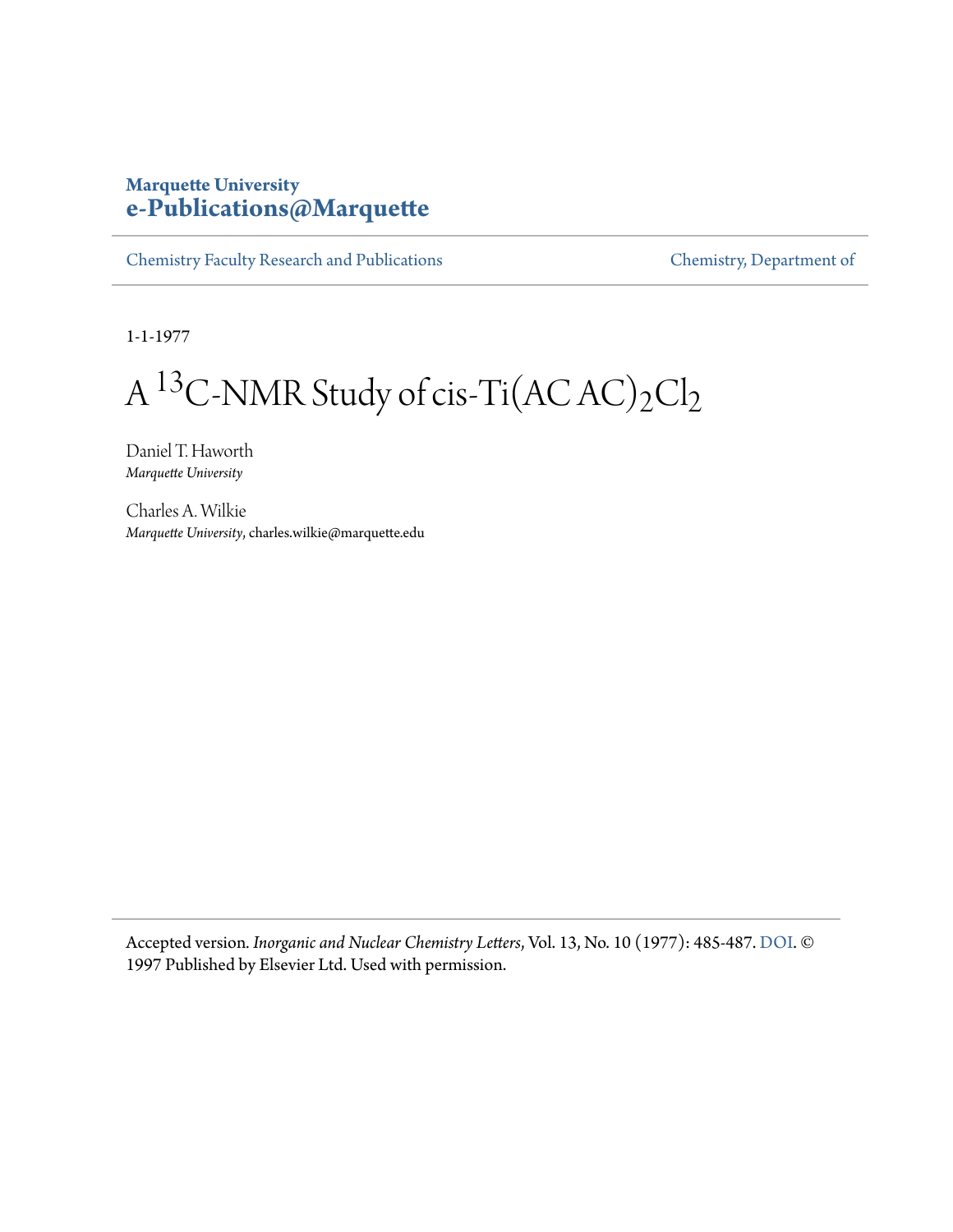### **Marquette University e-Publications@Marquette**

#### *Chemistry Faculty Research and Publications/College of Arts and Sciences*

*This paper is NOT THE PUBLISHED VERSION;* **but the author's final, peer-reviewed manuscript.** The published version may be accessed by following the link in th citation below.

*Inorganic and Nuclear Chemistry Letters.* Vol. 13, No. 10 (1977): 485-487. DOI. This article is © *Elsevier* and permission has been granted for this version to appear in [e-Publications@Marquette.](http://epublications.marquette.edu/) *Elsevier* does not grant permission for this article to be further copied/distributed or hosted elsewhere without the express permission from *Elsevier.*

## A  $^{13}$ C-NMR STUDY OF CIS-TI(ACAC)<sub>2</sub>CL<sub>2</sub>

Daniel T. Haworth Chemistry Department, Marquette University, Milwaukee, Wisconsin 53233 Charles A. Wilkie Chemistry Department, Marquette University, Milwaukee, Wisconsin 53233

In this paper we report the <sup>13</sup>C-NMR spectra of cis-Ti(acac)<sub>2</sub>Cl<sub>2</sub> at variable temperatures. Previous work has shown that cis-disubstituted (acac)<sub>2</sub>titanium(IV) complexes: exist in solution as nonrigid molecules (1). These compounds include both the dialkoxybis(acac)titanium and the dihalobis (acac)titanium species. Work by Fay, Lowry and Serpone (2-4) have shown that dihalobis (acac)titanium (IV) compounds rearrange via an intramolecular mechanism. In addition the dihalo- and the dialkoxybis(acac)titanium(IV) complexes undergo rapid ligand-exchange reactions which scramble both monodentate and bidentate ligands (5). Except for the diiodobis(acac)titanium (6), which exists in a dichloromethane solution in both the cis and trans forms, the other compounds of this type all have a cis-octahedral structure (7).

The nonrigidity of these molecules has been followed by 'H-nmr spectroscopy. Variable temperature nmr spectra show that the acetylaoetonate rings undergo rapid configurational changes which exchange, for example, the methyl groups of the acac rings, between the two nonequivalent sites of the cis isomer. Twisting mechanisms as well as one-bond rupture of the bidentate ligand have been suggested for these sterochemical rearrangements (3).

Typical spectra for the methyl and carbonyl carbons are shown in the figure. The methine carbon's chemical 485 shift from tetramethylsilane (TMS) was temperature independent (109.2 ppm). Examination of the spectra indicates that the methyl carbons and the carbonyl carbons of the acetylacetonate ring have different coalescence temperatures. The carbonyl carbon coalescence temperature is -5°C whereas, the methyl carbon coalescence temperature is -15°C. Chemical shifts from TMS in the nonexchanging region are methyl, 25.4 and 26.3 ppm; carbonyl, 190.1 and 193.6 ppm and in the exchanging region are methyl, 25.8 ppm and carbonyl, 191.9 ppm. The <sup>1</sup>H-nmr coalescence temperature of the methyl protons is reported as ~26°C (2). The peak width at half-height (±1 Hz) for the methyl, methine and carbonyl carbon resonances did not vary with concentration, indicating a unimolecular process.